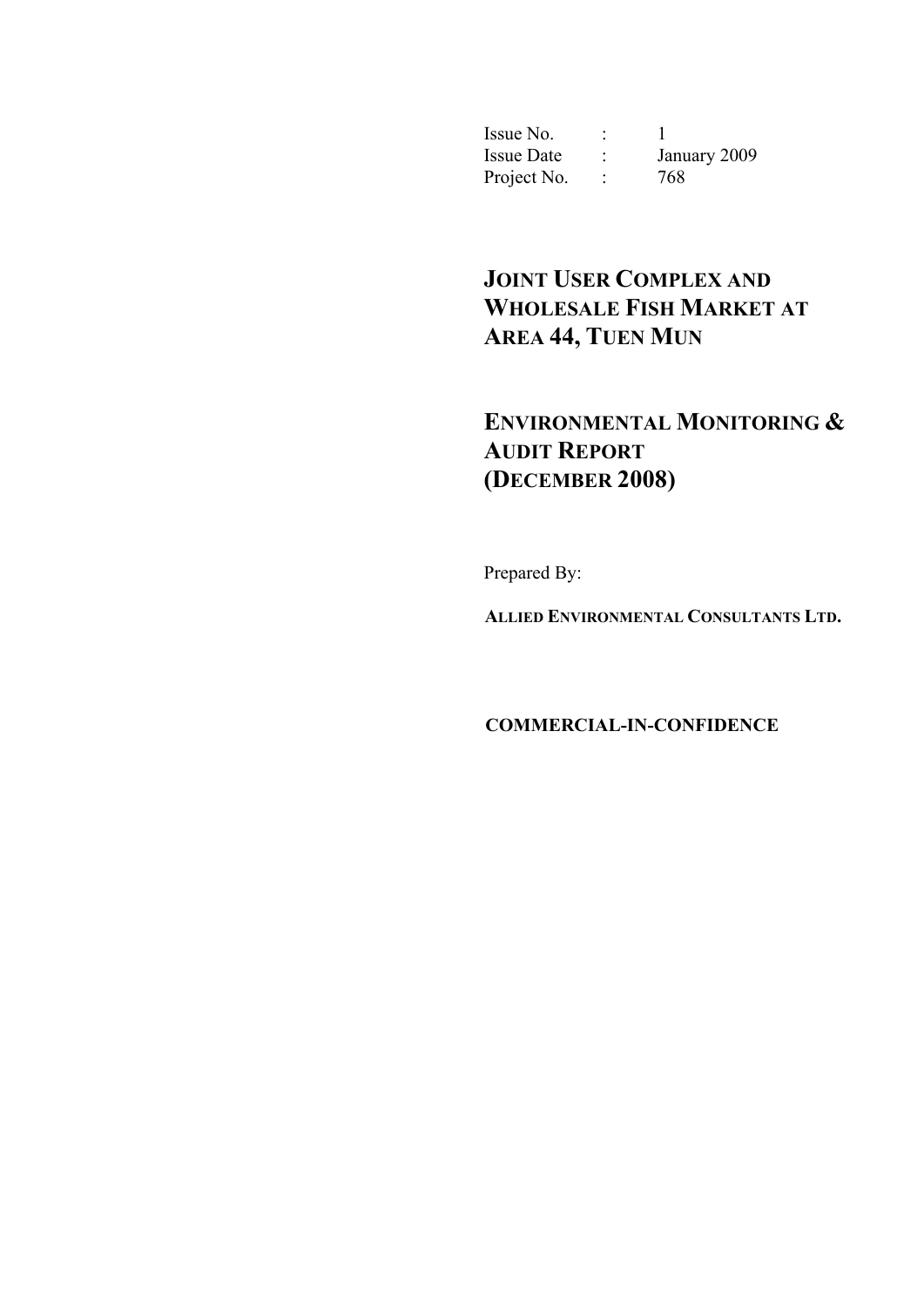| Issue No.         | ۰                   |              |
|-------------------|---------------------|--------------|
| <b>Issue Date</b> | ٠<br>$\blacksquare$ | January 2009 |
| Project No.       |                     | 768          |

# **JOINT USER COMPLEX AND WHOLESALE FISH MARKET AT AREA 44, TUEN MUN**

## **ENVIRONMENTAL MONITORING & AUDIT REPORT (DECEMBER 2008)**

Prepared By:

**ALLIED ENVIRONMENTAL CONSULTANTS LTD.** 

**COMMERCIAL-IN-CONFIDENCE** 

Author:

Nic Lam BSc(Hons)

Checked: Approved:

Claudine Lee Grace Kwok<br>
MSc MHKIEIA MHKIOA<br>
BEng(Hons) M

BEng(Hons) MHKIEIA MHKIOA MISWA MIAIA MRAPA LEED AP

This report has been prepared by Allied Environmental Consultants Limited with all reasonable skill, care and diligence within the terms of the Agreement with the client, incorporating our General Terms and Conditions of Business and taking account of the resources devoted to it by agreement with the client.

We disclaim any responsibility to the client and others in respect of any matters outside the scope of the above.

This report is confidential to the client and we accept no responsibility of whatsoever nature to third parties to whom this report, or any part thereof, is made known. Any such party relies upon the report at their own risk.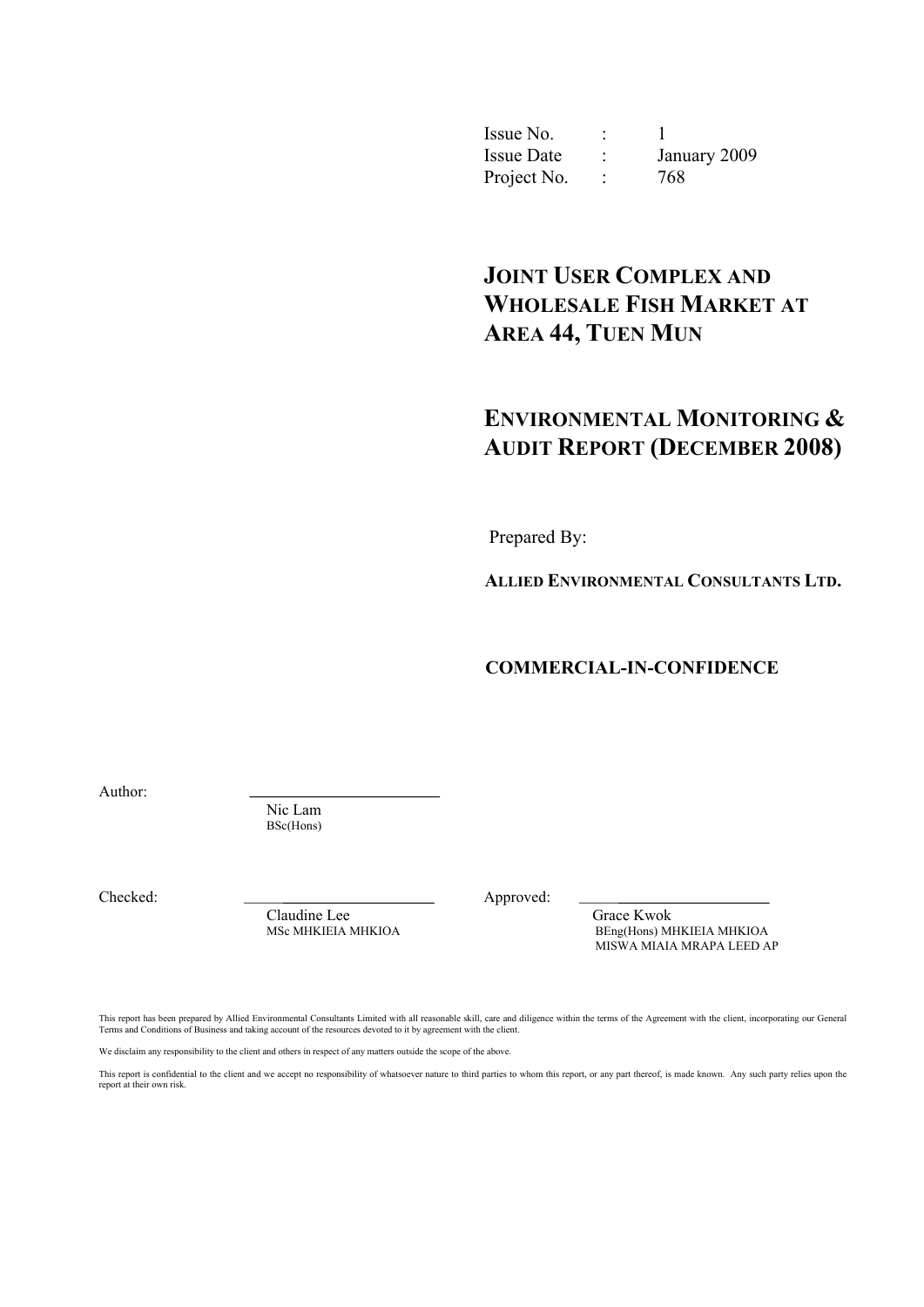|     | Joint User Complex and Wholesale Fish Market at Area 44, Tuen Mun<br>Environmental Monitoring & Audit Report (December 2008) | 1              |
|-----|------------------------------------------------------------------------------------------------------------------------------|----------------|
|     | <b>Table of Contents</b>                                                                                                     |                |
|     | <b>Table of Contents</b>                                                                                                     | 1              |
|     | <b>List of Tables</b>                                                                                                        | $\mathbf{2}$   |
|     | <b>List of Figures</b>                                                                                                       | $\overline{2}$ |
|     | <b>List of Appendices</b>                                                                                                    | 2              |
|     | <b>EXECUTIVE SUMMARY</b>                                                                                                     | 3              |
| 1.  | PROJECT BACKGROUND                                                                                                           | 4              |
| 1.1 | Project Organization and Contact Personnel                                                                                   | 4              |
| 2.  | <b>SENSITIVE RECEIVERS</b>                                                                                                   | 5              |
| 3.  | <b>CONSTRUCTION WORKS &amp; PROGRAMME</b>                                                                                    | 5              |
| 4.  | <b>SUMMARY OF EM&amp;A REQUIREMENT</b>                                                                                       | 5              |
| 5.  | MONITORING METHODOLOGY                                                                                                       | 7              |
| 5.1 | Monitoring Programme                                                                                                         | 7              |
|     | 5.2<br>Air Quality Monitoring                                                                                                | 8              |
|     | Noise Monitoring<br>5.3                                                                                                      | 8              |
| 6.  | <b>RESULTS</b>                                                                                                               | 8              |
|     | 6.1.<br>Air Quality                                                                                                          | 8              |
|     | 6.2.<br>Noise                                                                                                                | 9              |
|     | 6.3.<br><b>Weather Conditions</b>                                                                                            | 10             |
| 7.  | <b>SITE INSPECTION &amp; AUDIT</b>                                                                                           | 10             |
| 8.  | NON-COMPLIANCE, COMPLAINTS, NOTIFICATIONS OF SUMMONS AND SUCCESSFUL<br><b>PROSECUTIONS</b>                                   | 11             |
| 9.  | <b>OTHERS</b>                                                                                                                | 11             |
|     | 10. CONCLUSIONS                                                                                                              | 11             |

**Project No. : 768**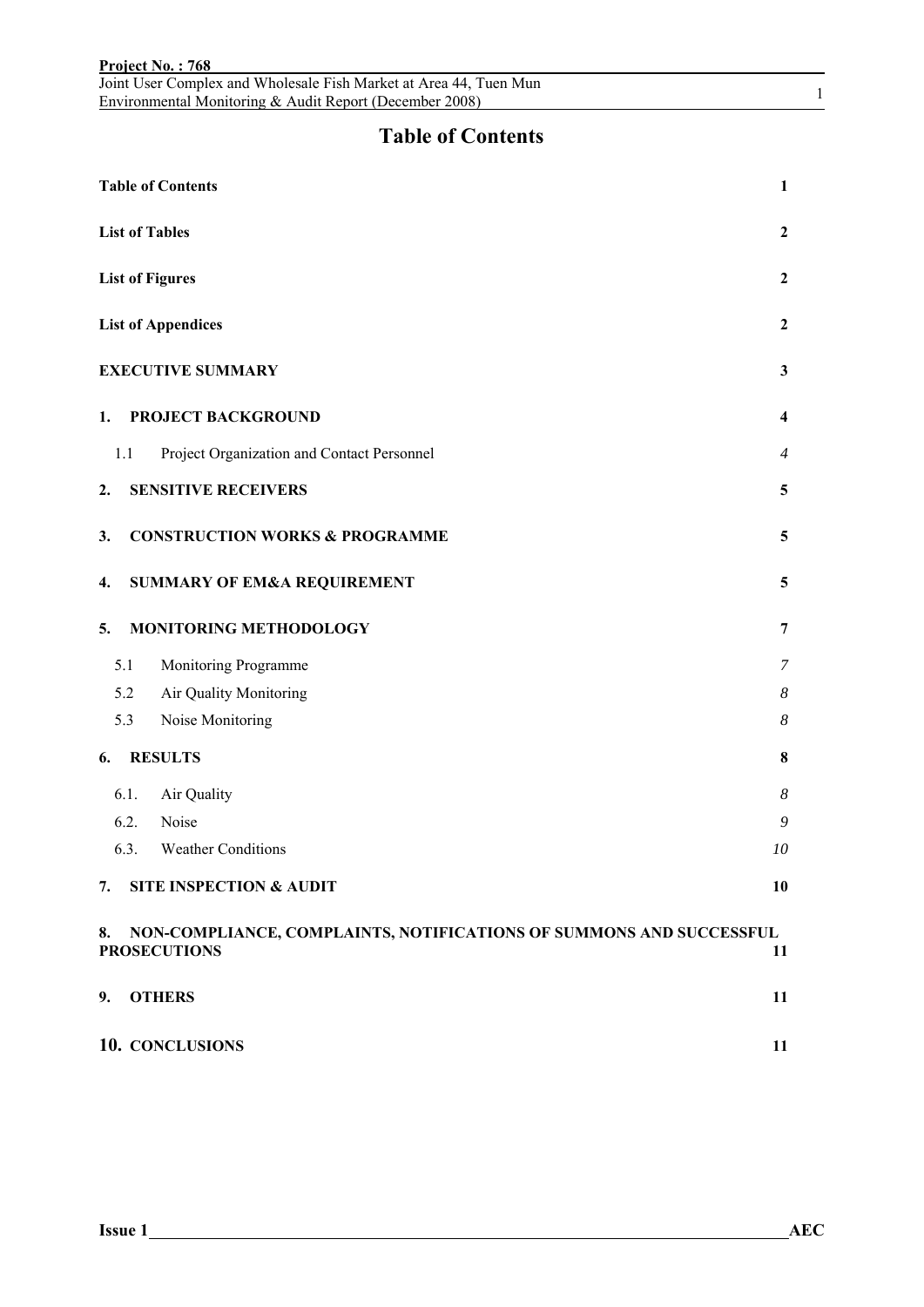## **List of Tables**

- Table 1 Contact Details of Key Personnel
- Table 2 Interrelationship between Construction Activities and Mitigation Measures
- Table 3 Action and Limit Level for Air Quality Impact Monitoring at Yuet Wu Villa
- Table 4 Action and Limit Levels for Construction Noise Impact Monitoring
- Table 5 Event Action Plan
- Table 6 Noise Monitoring Equipment
- Table 7 1-hour TSP Monitoring Results
- Table 8 24-hour TSP Monitoring Results
- Table 9 Noise Monitoring Results
- Table 10 Summary of Weather Conditions during the Monitoring Period

### **List of Figures**

- Figure 1 Site Location Plan
- Figure 2 Location of Air Quality Monitoring Station
- Figure 3 Location of Noise Monitoring Station
- Figure 4 Photos of Air Quality Monitoring Station
- Figure 5 Photos of Noise Monitoring Station
- Figure 6 Photos of the Construction Site for the Junior Police Officers' Married Quarters

### **List of Appendices**

- Appendix A Calibration Record of High-Volume TSP Sampler
- Appendix B Calibration Certification of the Sound Level Meter and Calibrator
- Appendix C Summary of 1-Hour TSP Monitoring Record
- Appendix D Summary of 24-Hour TSP Monitoring Record
- Appendix E Summary of Noise Monitoring Record
- Appendix F Wind Record from Hong Kong Observatory
- Appendix G Mitigation Measures Implementation Schedule for Construction Stage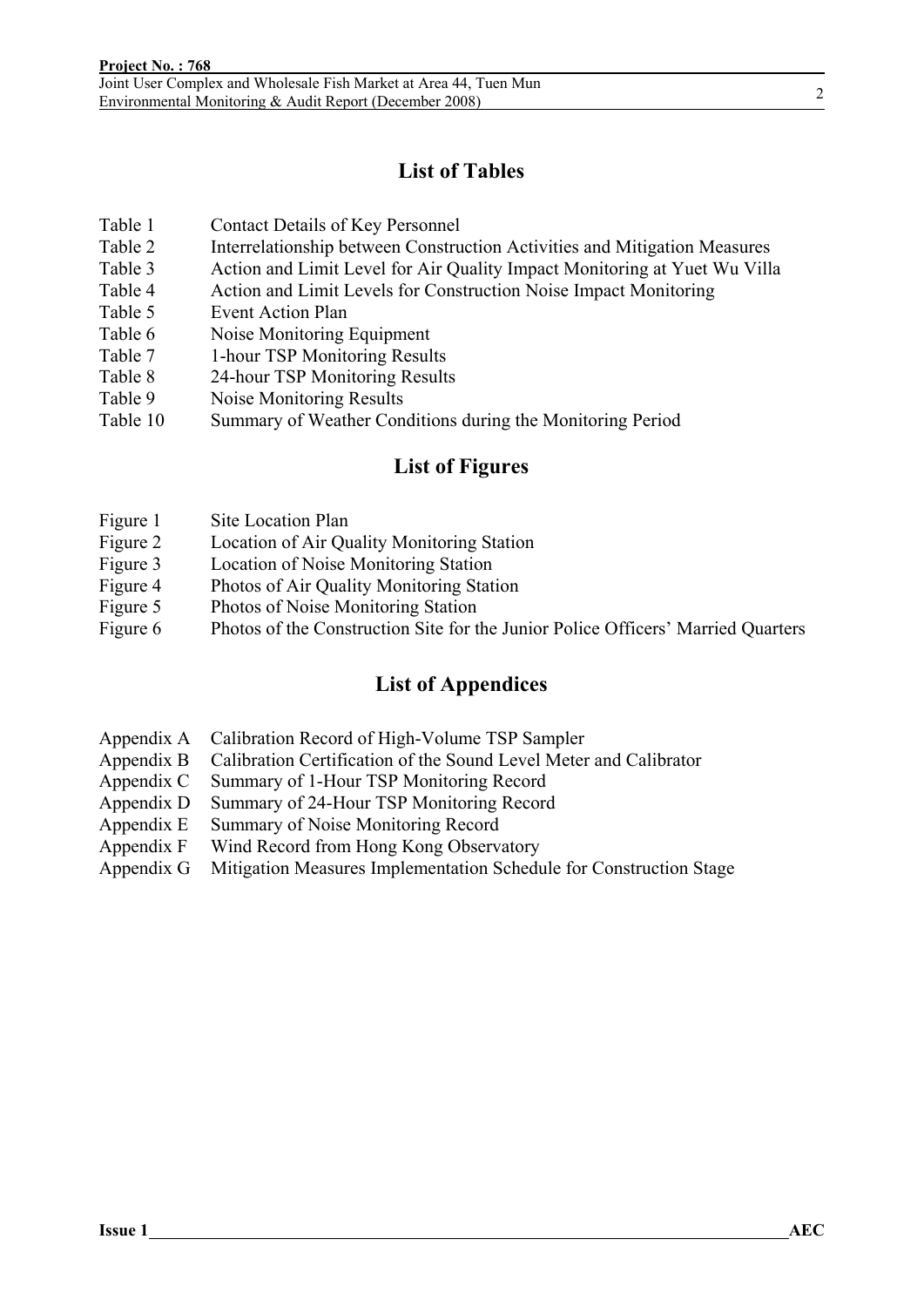### **EXECUTIVE SUMMARY**

Allied Environmental Consultants Limited (AEC) has been appointed to conduct an environmental monitoring and audit (EM&A) program for the proposed Joint User Complex and Wholesale Fish Market at Area 44, Tuen Mun. The construction works were commenced on  $31<sup>st</sup>$  July 2008. This report is the fifth monthly EM&A report, which detailed the environmental monitoring and audit results recorded during the period from 1<sup>st</sup> December 2008 to  $31<sup>th</sup>$  December 2008.

Impact environmental monitoring for the proposed Joint User Complex and Wholesale Fish Market at Area 44, Tuen Mun has been carried out on  $2^{nd}$ ,  $8^{th}$ ,  $13^{th}$ ,  $19^{th}$ ,  $23^{th}$  and  $29^{th}$ December 2008 at Block 15, Yuet Wu Villa. 1-hr TSP and noise monitoring were conducted within the period of 0700-1900 hours, where 24-hr TSP monitoring was conducted continuously for a 24-hour period.

1-hour TSP monitoring results at the monitoring location ranged from  $146\mu g/m^3$  to  $201\mu g/m^3$ with an average of  $184\mu g/m^3$ . 24-hour TSP monitoring results ranged from  $78\mu g/m^3$  to 99μg/m<sup>3</sup> with an average of 87μg/m<sup>3</sup>.

Noise monitoring results at the monitoring location ranged from 61.1dB(A) to 61.3dB(A) with an average of 61.2dB(A).

Based on the monitoring results, the air quality and construction noise level complied with the environmental requirements in EM&A Manual. There were no breaches of the action and limit levels. There were no environmental complaints received in the reporting month. No notification of summons or prosecution was received.

Constructions activities will be undertaken in January 2009 include jack piling and drainage diversion. Potential environmental impacts include dust generation from stockpiles of dusty materials and the drainage diversion work; noise from operation of the equipments and jack piling, runoff from drainage diversion works and the storage of various C&D and chemical wastes. The Contractor should properly implement the required environmental mitigation measures as per the implementation schedule in the EM&A manual to ensure no significant adverse environmental impacts to be arisen from the construction works. The Contractor was reminded to maintain good housekeeping throughout the construction phase.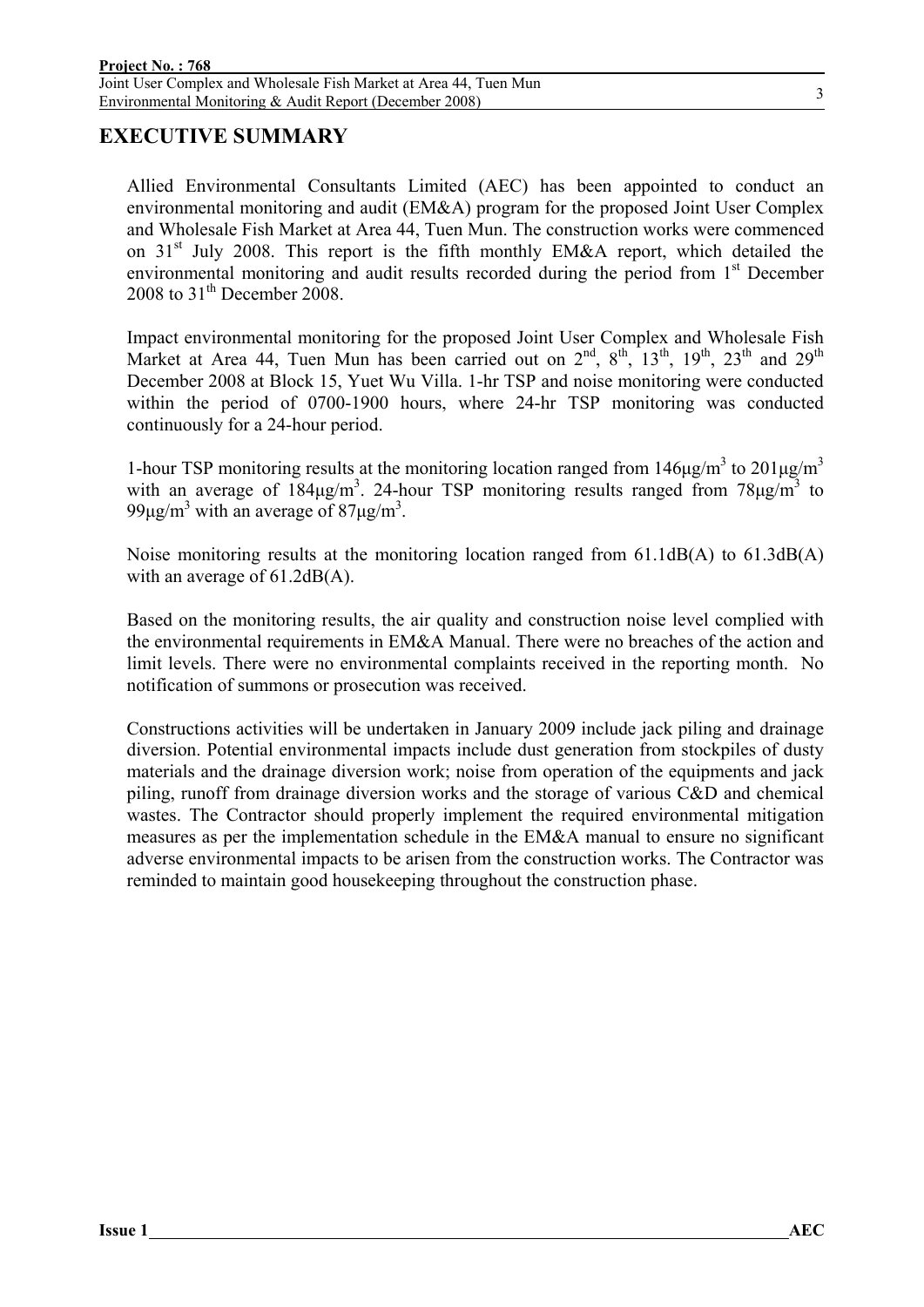## **1. PROJECT BACKGROUND**

A Joint User Complex and Wholesale Fish Market (WFM Complex) at Area 44 in Tuen Mun is proposed to be designed and built by Architectural Services Department on behalf of Agriculture, Fisheries and Conservation Department, Marine Department, Home Affairs Department, and Food and Environmental Hygiene Department of the Hong Kong SAR. The WFM Complex is to provide a permanent site for the relocation of the existing temporary wholesale fish market at Tuen Mun Area 27 and to accommodate a community hall, a dragon boat racing spectator stand, and other community facilities for public use. The proposed development is a 3-storey complex to accommodate a wholesale fish market, a public toilet, a refuse collection point and a marine refuse collection point at the ground floor, a community hall on the first floor, and a dragon boat race spectator stand with landscaped deck on roof level. The proposed Wholesale Fish Market is categorized as a designated project under the Environmental Impact Assessment Ordinance (EIAO) and therefore a detailed Environmental Impact Assessment (EIA-085/2002) has been conducted in year 2002 and an Environmental Permit (EP-296/2007) was issued by Environmental Protection Department in December 2007.

The subject site is located at Castle Peak Bay of Tuen Mun given in Figure 1. The subject site is bounded to the north by a future local open space presently used as a temporary car park, to the east by Castle Peak Bay typhoon shelter, to the south by a future lorry park and to the west by Wu Shan Road. Yuet Wu Villa being the nearest residential establishment is located at around 85m from the site boundary.

### **1.1 Project Organization and Contact Personnel**

Key personnel and contact particulars are summarized in Table 1.

| Role            | Department / Company           | <b>Names</b>    | <b>Contact Number</b> | Fax Number |
|-----------------|--------------------------------|-----------------|-----------------------|------------|
| Lead User       | Agriculture, Fisheries, and    | Mr. K.H. Chan   | 2150 7092             | 2314 2866  |
| Department      | <b>Conservation Department</b> | Ms. Louise Li   | 2150 7140             |            |
| Environmental   | Architecture Services          | Mr. S.W. Chow   | 28673716              | 2523 9622  |
| Permit Holder   | Department                     | Ms. Susana Chan | 2867 6706             |            |
| Architect       | P&T Architects and             | Ms. Sarah Ng    | 2835 3548             | 2891 3834  |
|                 | Engineers Ltd.                 | Ms. Vivian Law  | 2832 3046             |            |
| Main Contractor | W. Hing Construction Co.       | Mr. Andy Chan   | 9630 7404             | 8343-9188  |
|                 | Ltd.                           | Mr. Tim Wong    | 6478 4623             |            |
| Environmental   | <b>Allied Environmental</b>    | Ms. Grace Kwok  | 2815 7028             | 2815 5399  |
| Team Leader     | Consultants Ltd.               |                 |                       |            |
| Independent     | Cinotech Consultants Ltd.      | Mr. Alex Ngai   | 2151 2083             | 31071388   |
| Environmental   |                                |                 |                       |            |
| Checker         |                                |                 |                       |            |

#### *Table 1 Contact Details of Key Personnel*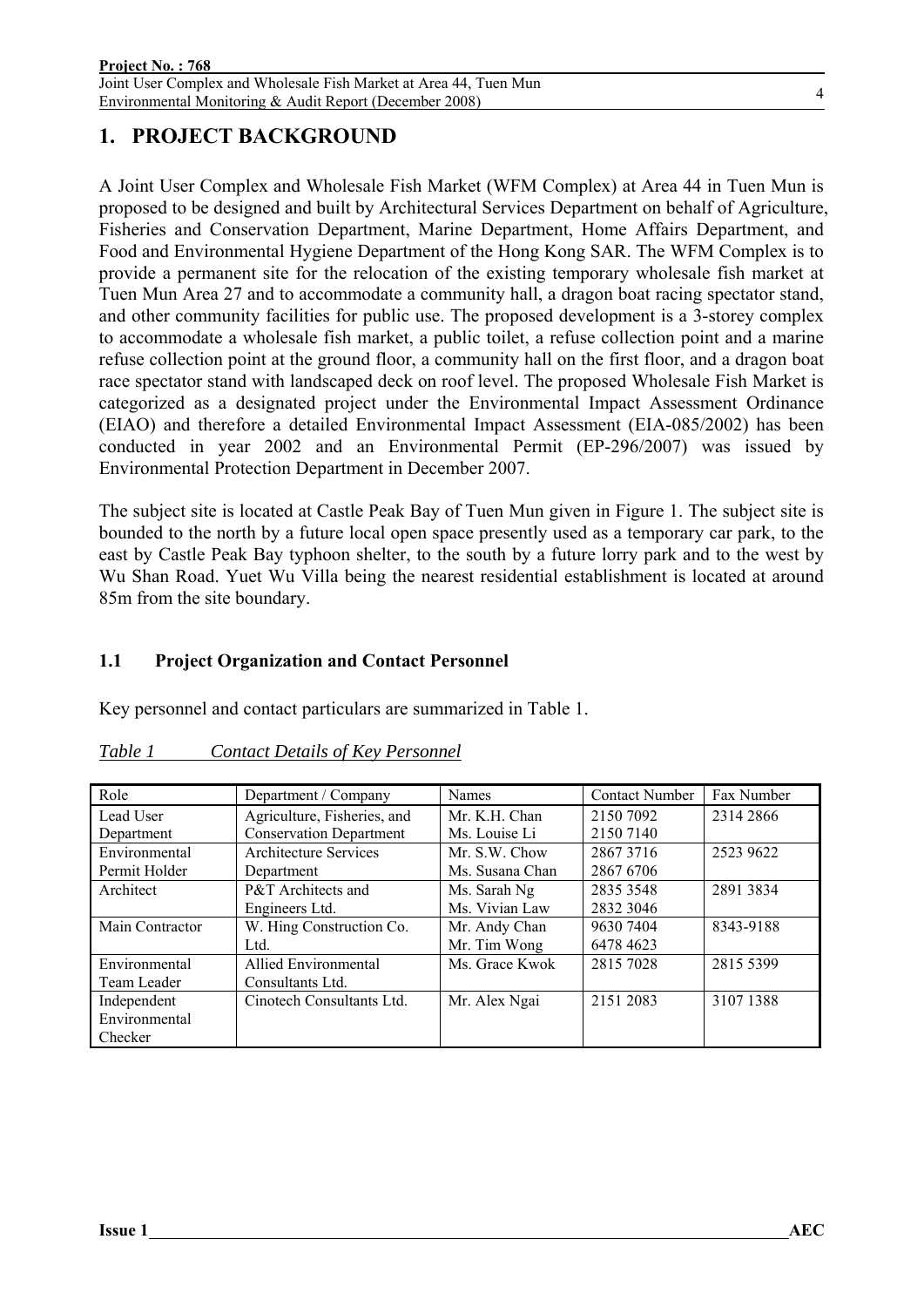### **2. SENSITIVE RECEIVERS**

Air Sensitive Receivers (ASRs) within 500m include Yuet Wu Villa, lawn bowling field, tennis court, which are less than 100m away from the subject site. Tuen Mun Wu Hong Clinic is located to the west at about 100m to the site boundary. Two secondary schools, Ka Chi Secondary School and South Tuen Mun Government Secondary School, are approximately 300m to the south of the site boundary.

Noise Sensitive Receivers (NSRs) within 300m are Yuet Wu Villa, Siu Hei Court, Yan Chai Hospital Low Chan Chor Si Primary School and Wu King Estate. The nearest NSR will be Block 15 of Yuet Wu Villa.

### **3. CONSTRUCTION WORKS & PROGRAMME**

The major works undertaken and/or completed during the monitoring period are listed below:

- Jack piling works
- Drainage diversion works

Table 2 shows the interrelationship between construction activities and environmental mitigation measures for the reporting month.

|--|

| <b>Construction Works</b> | Major Environmental Impact     | <b>Mitigation Measures</b>    |
|---------------------------|--------------------------------|-------------------------------|
| Jack piling               | Noise impact                   | Well-maintained plants were   |
|                           |                                | used                          |
| Drainage diversion        | Air quality, and water quality | Water spraying, avoided rainy |
|                           | impacts                        | days                          |

## **4. SUMMARY OF EM&A REQUIREMENT**

For regular impact monitoring, the sampling frequency of at least once in every six-days, shall be strictly observed at the monitoring station for 24-hr TSP monitoring. For 1-hr TSP monitoring, the sampling frequency of at least three times in every six-days should be undertaken when the highest dust impact occurs. For noise monitoring, one set of measurement between 0700-1900 hours on normal weekdays. Leq(30 min) shall be used as the monitoring parameter.

From baseline monitoring results, the proposed Action and Limit Levels for air quality are summarized in Table 3. The average baseline 1-hr TSP value of  $129\mu g/m<sup>3</sup>$  and 24-hr TSP value of 65μg/m<sup>3</sup> measured at Block 15, Yuet Wu Villa was used to determine the action and limit level for air quality impact monitoring. The proposed Action and Limit Levels for construction noise are summarized in Table 4.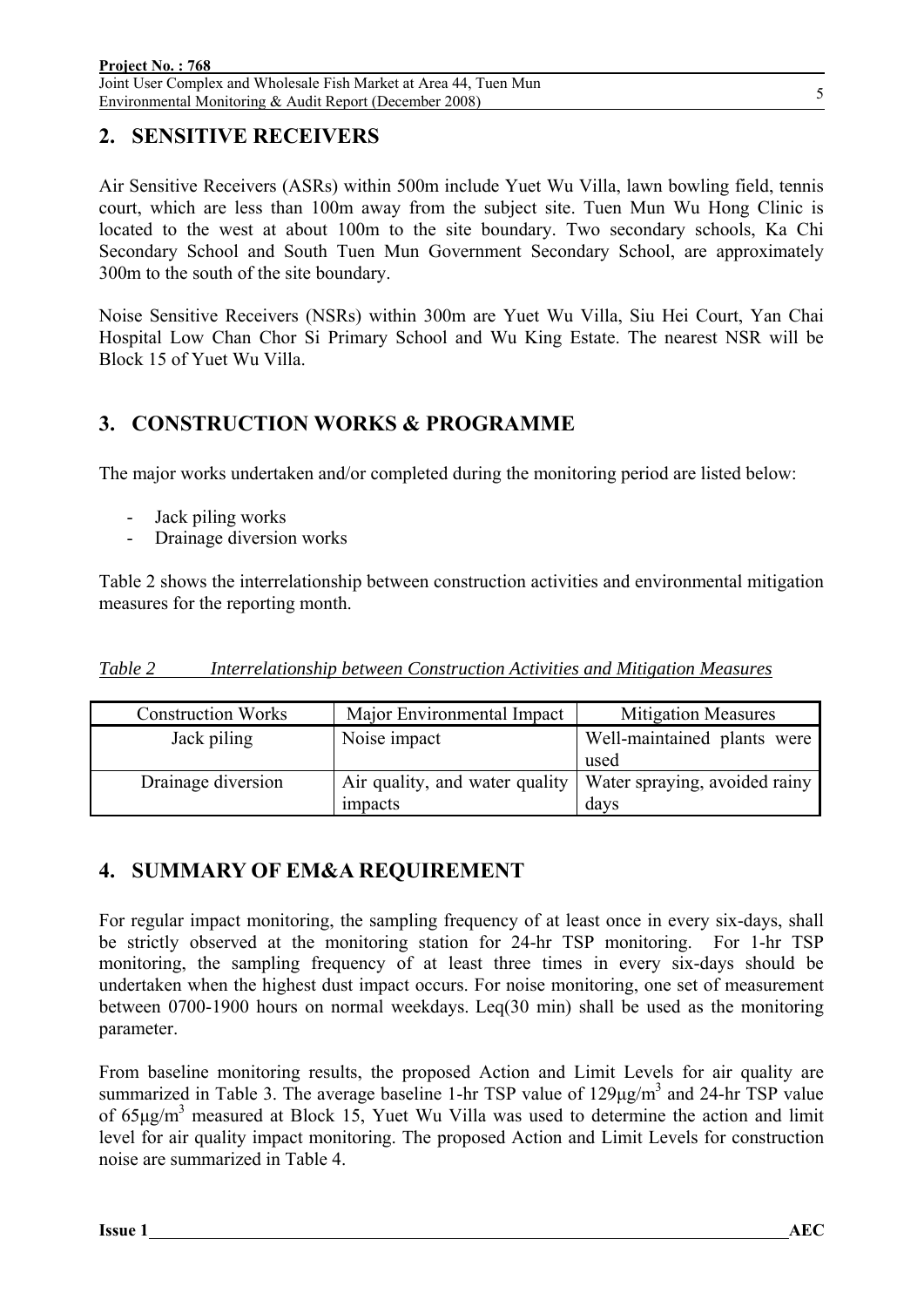| Table 3 | Action and Limit Level for Air Quality Impact Monitoring at Yuet Wu Villa |  |  |  |  |  |
|---------|---------------------------------------------------------------------------|--|--|--|--|--|
|         |                                                                           |  |  |  |  |  |

| <b>Parameters</b> | <b>Baseline Level</b><br>$(\mu g/m^3)$ | <b>Action Level</b><br>$(\mu g/m^3)$ | <b>Limit Level</b><br>$(\mu g/m^3)$ |
|-------------------|----------------------------------------|--------------------------------------|-------------------------------------|
| 24-Hour TSP Level |                                        | 73                                   | 260                                 |
| 1-Hour TSP Level  | 29                                     | 334                                  | 500                                 |

| Table 4<br>Action and Limit Levels for Construction Noise Impact Monitoring |
|-----------------------------------------------------------------------------|
|-----------------------------------------------------------------------------|

| <b>Time Period</b>                                                                                      | <b>Action Level</b>                                | <b>Limit Level</b>                                                                 |
|---------------------------------------------------------------------------------------------------------|----------------------------------------------------|------------------------------------------------------------------------------------|
| $(0700-1900)$<br>Daytime<br>hours) on weekdays                                                          | documented<br>When<br>one<br>compliant is received | Dwelling $75dB(A)^T$<br>School $70dB(A)$<br>$(65dB(A)$ during<br>examinations) $1$ |
| 1900-2300 on any day and<br>0700-2300 on Sunday and<br>general holidays, for use<br>of PME <sup>2</sup> | When<br>documented<br>one<br>compliant is received | $65dB(A)^3$                                                                        |
| All days during the night-<br>time $(2300-0700 \text{ hours})^2$                                        | When<br>documented<br>one<br>compliant is received | $50dB(A)^3$                                                                        |

*Note: 1. Construction noise criteria stipulated in the TM-EIAO* 

*2. A Construction Noise Permit (CNP) shall be required for the carrying out of the construction work during the restricted hours (1900-2300 on any day and 0700-2300 on Sunday and general holidays, for use of PME; and All days during the night-time (2300-0700 hours)) 3. Area sensitivity rating of the monitoring location is "B".* 

Should non-compliance of the above Action and Limit levels occurs, the contractor shall undertake corresponding in accordance with the proposed Event Action Plan given in the EM&A Manual. A summarized general Event Action Plan is given in Table 5. Details should be referred to the Event Action Plan in the EM&A Manual.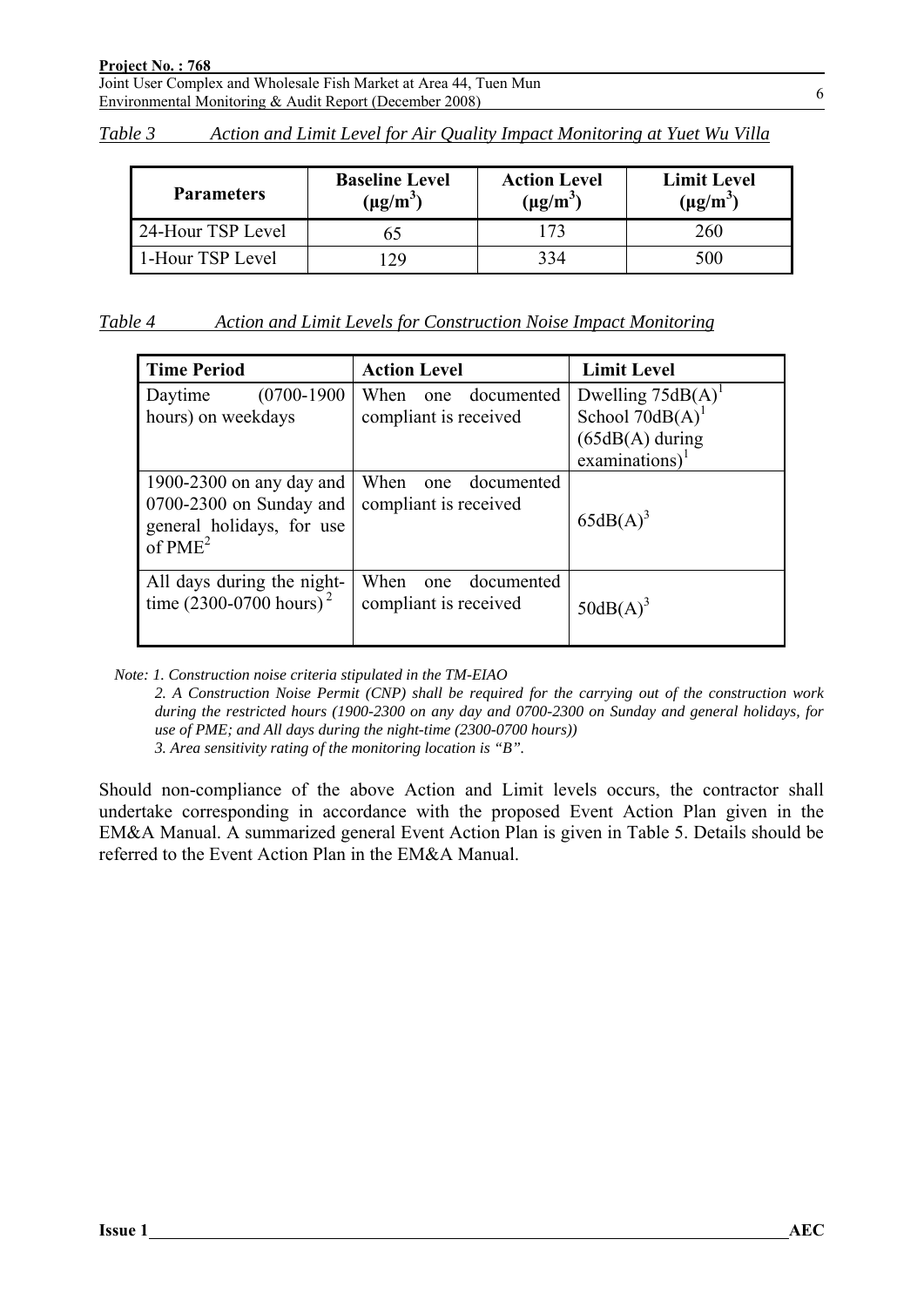*Table 5 Event Action Plan*

| Level  | Step 1                                                                                                                                                                                                  | Step 2                                                                                                                                                                                                                                                                                                   | Step 3                                                                                                                                                          |
|--------|---------------------------------------------------------------------------------------------------------------------------------------------------------------------------------------------------------|----------------------------------------------------------------------------------------------------------------------------------------------------------------------------------------------------------------------------------------------------------------------------------------------------------|-----------------------------------------------------------------------------------------------------------------------------------------------------------------|
| Action | • Identify source<br>Check monitoring<br>data and working<br>methods                                                                                                                                    | • Contact project<br>manager to discuss<br>and implement<br>remedial action<br>Rectify any<br>$\bullet$<br>unacceptable practice<br>Amend working<br>methods if<br>appropriate<br>If exceedance<br>continues, commence<br>additional monitoring                                                          | Notify client/project<br>$\bullet$<br>manager following<br>correct of the<br>situation<br>Cease additional<br>monitoring if<br>exceedance stops                 |
| Limit  | Identify source<br>$\bullet$<br>Notify client/project<br>manager<br>Check monitoring<br>data and working<br>methods<br>Repeat measurement<br>to confirm finding<br>Commence<br>additional<br>monitoring | Take immediate<br>$\bullet$<br>action to avoid further<br>exceedance<br>Submit proposal for<br>$\bullet$<br>remedial actions to<br>client/project<br>manager within 3<br>working days<br>Implement the agreed<br>proposal<br>If exceedance<br>$\bullet$<br>continues, amend and<br>resubmit the proposal | Notify client/project<br>$\bullet$<br>manager following<br>correction of the<br>situation<br>Cease additional<br>$\bullet$<br>monitoring if<br>exceedance stops |

## **5. MONITORING METHODOLOGY**

### **5.1 Monitoring Programme**

Air quality monitoring and noise monitoring were conducted at Block 15, Yuet Wu Villa on  $2<sup>nd</sup>$ ,  $8<sup>th</sup>$ ,  $13<sup>th</sup>$ ,  $19<sup>th</sup>$ ,  $23<sup>th</sup>$  and  $29<sup>th</sup>$  December 2008. Air quality monitoring station was set up at the roof top of the residential block and noise monitoring was conducted at 1.2m above ground level at the junction of Wu Sau Street and Wu On Street as given in Figure 2 and 3. Figure 4 and 5 show photos taken during monitoring at the two locations.

A construction site for the proposed Junior Police Officers' Married Quarters is located at Wu Hong Street which is 110m away from the monitoring location, which can be a major source of the noise and TSP generation during the monitoring period. Figure 6 shows the photos of the construction site.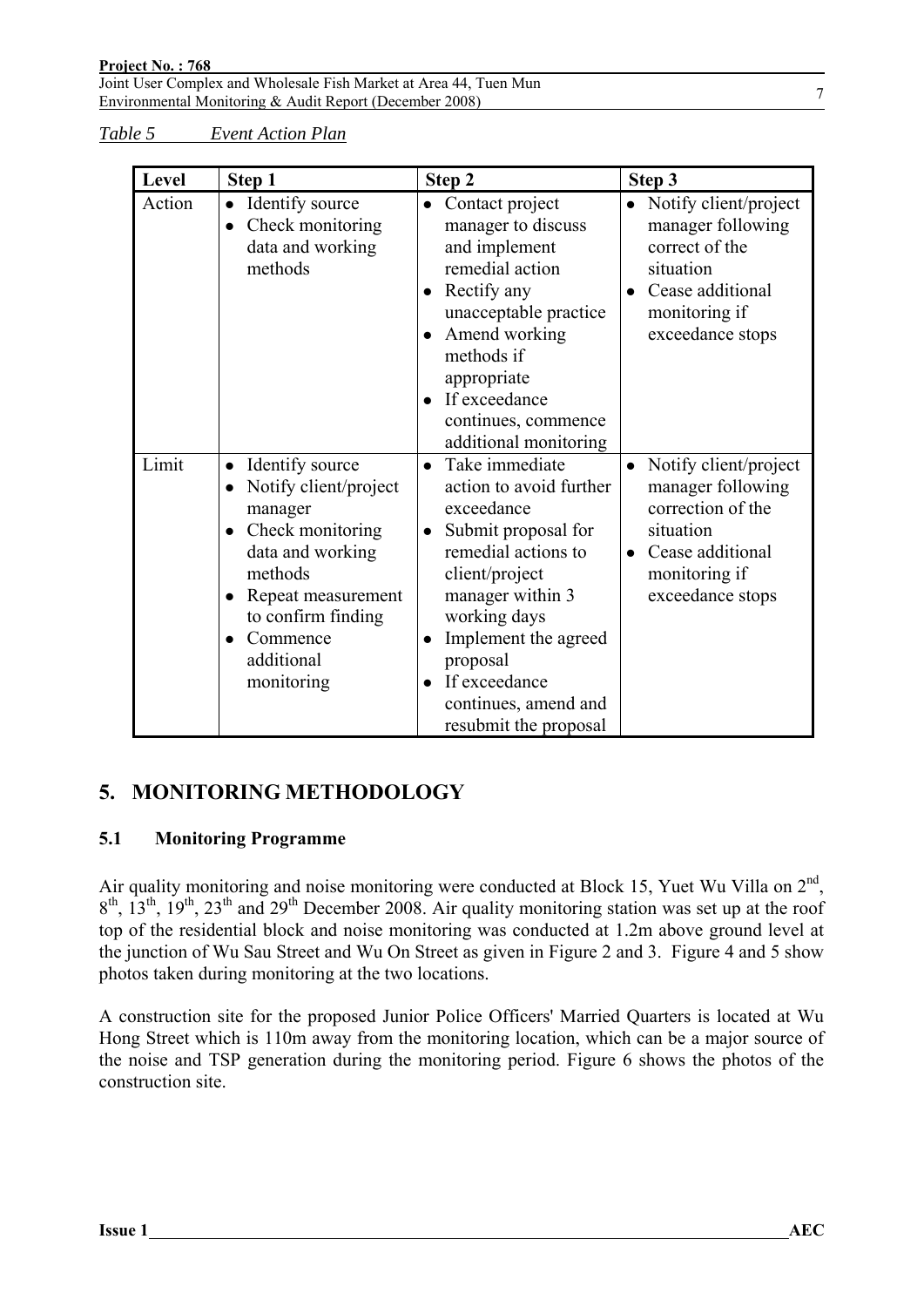### **5.2 Air Quality Monitoring**

1-hour and 24-hour TSP air quality monitoring was conducted at the designated air quality monitoring location using a High Volume TSP Sampler (Model No: Anderson GMWS-2310 ACCU-VOL) at the designated location. The Calibration Record of the High-Volume TSP Sampler is given in Appendix A. 24-hour TSP samples were taken every six days. 1-hour TSP samples were taken three times a day between 0700-1900 hours.

#### **5.3 Noise Monitoring**

Noise monitoring was conducted at the designated noise monitoring location between 0700-1900 hours using a sound level meter which complies with the International Electrotechnical Commission Publications 651:1979 (Type 1) and 804:1985 (Type 1). Noise instrumentation details are given in Table 6 and the Calibration Certificate for the sound level meter and calibrator is given in Appendix B.

### *Table 6 Noise Monitoring Equipment*

| <b>Manufacturer</b> | <b>Type/Model No.</b> | Equipment                   |
|---------------------|-----------------------|-----------------------------|
| <b>RION</b>         | Model NL 31           | Sound<br>Precision<br>Level |
|                     |                       | Analyser with windshield    |
| <b>RION</b>         | Model NC 73           | Calibrator                  |

Noise levels measurements were recorded in terms of thirty minutes A-weighted equivalent continuous sound pressure level  $(Leg(30min))$  on a daily basis. The sound level meter was calibrated immediately prior to and following each noise measurement. The meter was mounted on a tripod at a height of 1.2m and the microphone was positioned at 1m away the building façade of the noise monitoring station facing the construction site.

Noise measurements were not made in the presence of fog, rain, and wind with a steady speed exceeding 5m/s or wind with gusts exceeding 10m/s. The wind speed was checked with a portable anemometer capable of measuring the wind speed in m/s.

## **6. RESULTS**

### **6.1. Air Quality**

1-hour and 24-hour TSP monitoring results are summarized in Table 7 and 8 and serve as the basis for determining the action and limit levels. The minimum and maximum 1-hour TSP measured at Yuet Wu Villa was  $146 \mu g/m^3$  and  $201 \mu g/m^3$  respectively with an average of 184μg/m<sup>3</sup>. The minimum and maximum 24-hour TSP measured was  $78\mu$ g/m<sup>3</sup> and  $99\mu$ g/m<sup>3</sup> respectively with an average of  $87\mu g/m<sup>3</sup>$ . Summary of air quality monitoring record is provided in Appendix C and D.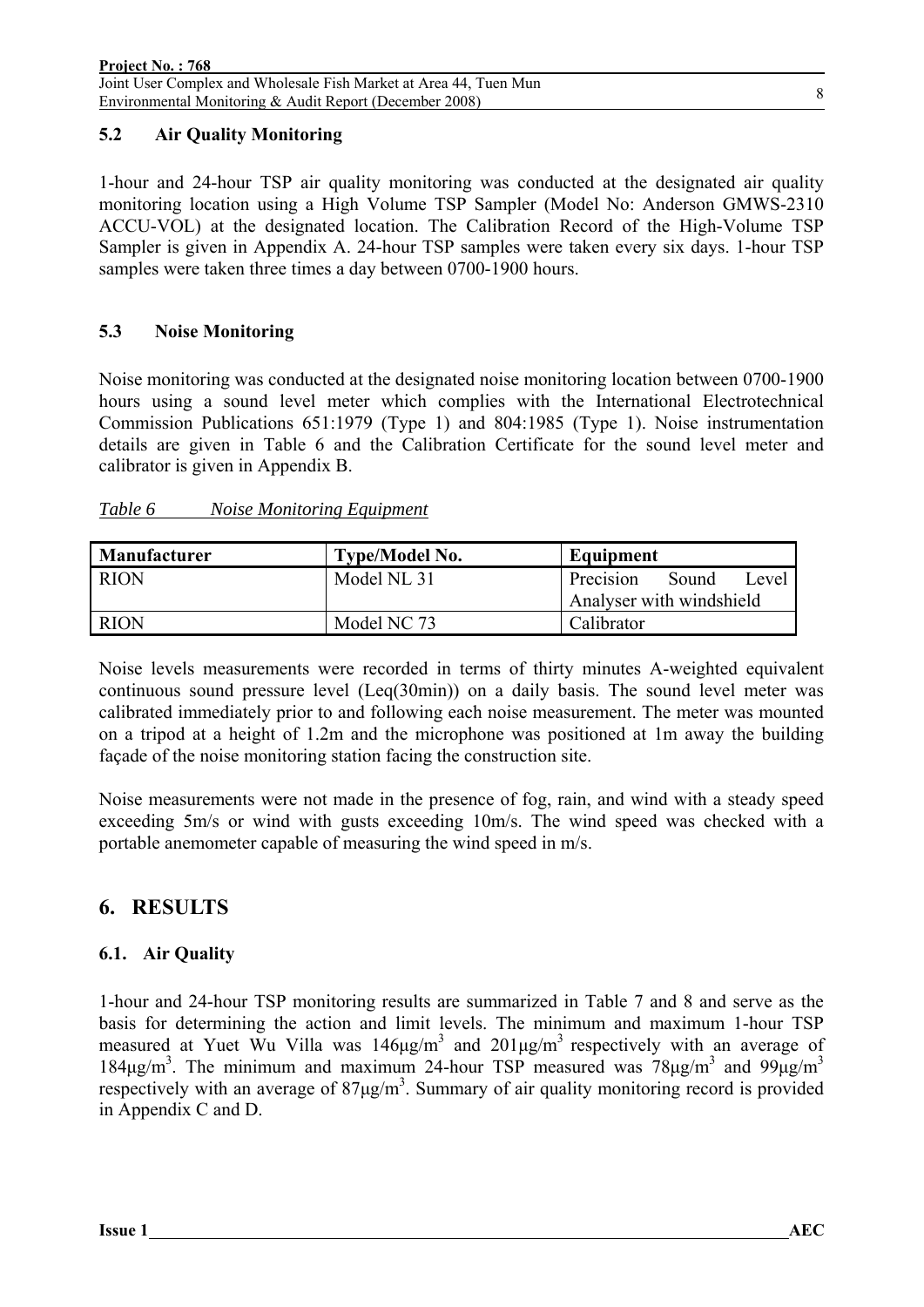|                | Date        |           | 1-hr TSP $(\mu g/m^3)$ |           |         |               |  |
|----------------|-------------|-----------|------------------------|-----------|---------|---------------|--|
| Day            |             | Reading 1 | Reading 2              | Reading 3 | Average | $(\mu g/m^3)$ |  |
|                | 2 Dec 2008  | 171       | 184                    | 190       | 182     |               |  |
| $\overline{2}$ | 8 Dec 2008  | 164       | 146                    | 164       | 158     |               |  |
|                | 13 Dec 2008 | 199       | 197                    | 200       | 199     | 184           |  |
| $\overline{4}$ | 19 Dec 2008 | 175       | 193                    | 201       | 190     |               |  |
|                | 23 Dec 2008 | 201       | 196                    | 194       | 197     |               |  |
| 6              | 29 Dec 2008 | 177       | 177                    | 180       | 178     |               |  |

| Table 7 | 1-Hour TSP Monitoring Results |  |
|---------|-------------------------------|--|
|         |                               |  |

| Table 8 |  | 24-Hour TSP Monitoring Results |  |
|---------|--|--------------------------------|--|
|         |  |                                |  |

| Day            | Date        | 24-hr TSP $(\mu g/m^3)$ |
|----------------|-------------|-------------------------|
|                | 2 Dec 2008  | 80                      |
| $\overline{2}$ | 8 Dec 2008  | 78                      |
| 3              | 13 Dec 2008 | 86                      |
|                | 19 Dec 2008 | 95                      |
| $\varsigma$    | 23 Dec 2008 | 99                      |
| 6              | 29 Dec 2008 | 83                      |
|                | Average     |                         |

#### **6.2. Noise**

Noise monitoring results in terms of  $L_{eq(30min)}$ ,  $L_{10(30min)}$   $L_{90(30min)}$  measured at the designated noise monitoring location are summarized in Table 9.  $L_{10}$  and  $L_{90}$  represent sound levels that are exceeded 10% and 90% of the time respectively. Normally,  $L_{10}$  measurements can be considered as the average peak levels, whilst L<sub>90</sub> levels can be considered as the average background noise levels.

During the reporting month, the minimum and maximum noise level measured at Yuet Wu Villa was 61.1dB(A) L<sub>eq(30min)</sub> and 61.3dB(A) L<sub>eq(30min)</sub> respectively with an average of 61.2dB(A) Leq(30min). No exceedance was recorded in this reporting period. Summary of noise monitoring record will be provided in Appendix E.

9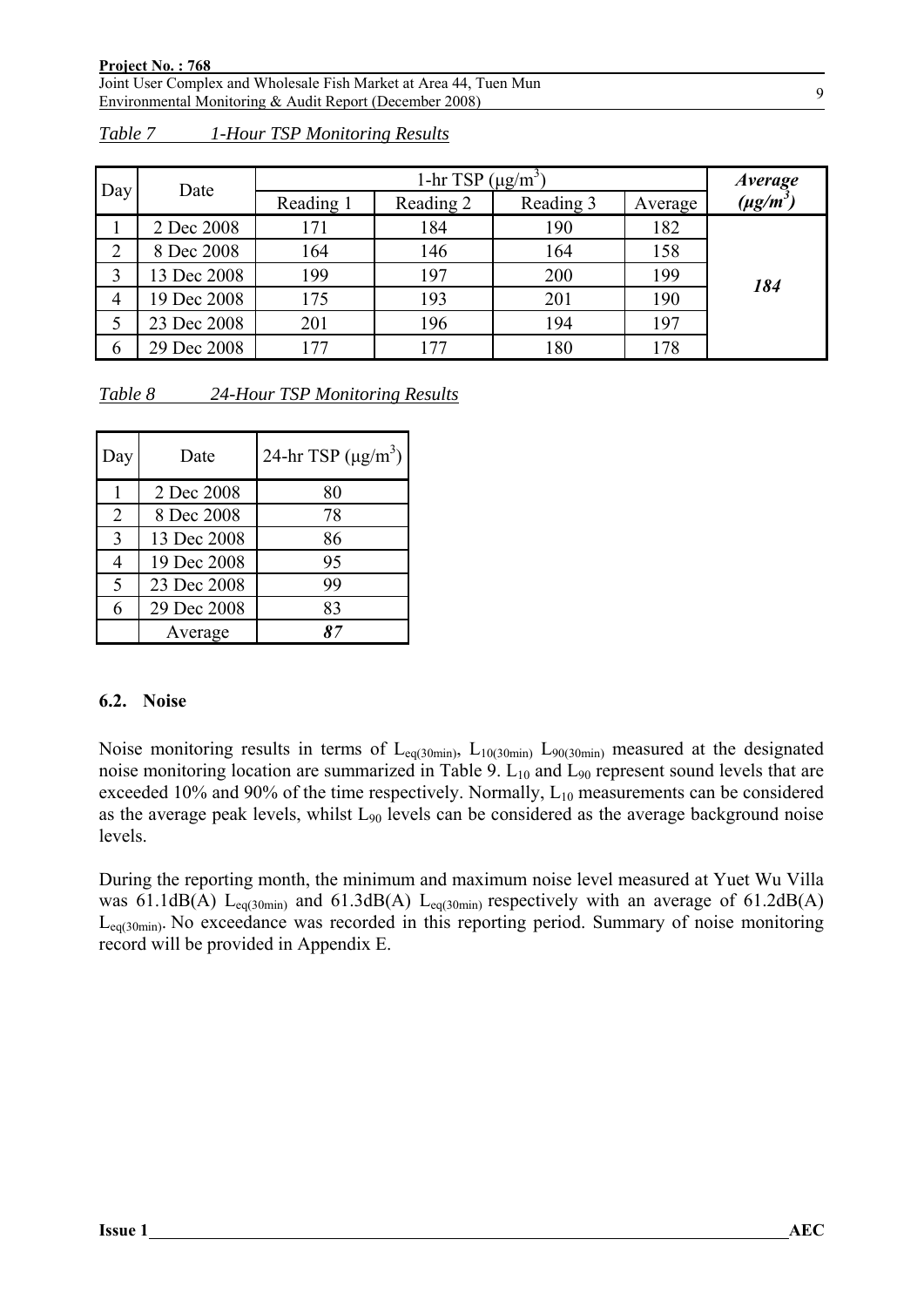| Day | Date           | $L_{10(30\text{mins})}$ (dB(A)) | $L_{90(30\text{mins})}$ (dB(A)) | $L_{eq(30 mins)}$ (dB(A)) |
|-----|----------------|---------------------------------|---------------------------------|---------------------------|
|     | 2 Dec 2008     | 63.7                            | 58.9                            | 61.2                      |
|     | 8 Dec 2008     | 63                              | 57.9                            | 61.3                      |
|     | 13 Dec 2008    | 63.7                            | 57.9                            | 61.2                      |
|     | 19 Dec 2008    | 63.6                            | 58.2                            | 61.2                      |
|     | 23 Dec 2008    | 63.2                            | 58                              | 61.1                      |
|     | 29 Dec 2008    | 62.9                            | 58.3                            | 61.2                      |
|     | <i>Average</i> | 63.4                            | 58.2                            | 61.2                      |

*Table 9 Noise Monitoring Results*

#### **6.3. Weather Conditions**

Weather data of the monitoring station were obtained from the nearest Hong Kong Observatory (HKO) Tuen Mun automatic weather station located at Tuen Mun Town Park (63 mPD). Table 10 summarizes the wind data during the monitoring dates. Wind record from HKO is shown in Appendix F.

*Table 10 Summary of Weather Conditions during the Monitoring Period*

| Date        | Weather | Prevailing<br><b>Wind direction</b> | <b>Daily Average</b><br>Wind speed<br>(m/s) |
|-------------|---------|-------------------------------------|---------------------------------------------|
| 2 Dec 2008  | Sunny   | S                                   | 2.22                                        |
| 8 Dec 2008  | Sunny   | N                                   | 2.20                                        |
| 13 Dec 2008 | Cloudy  | N                                   | 1.83                                        |
| 19 Dec 2008 | Sunny   | <b>SE</b>                           | 1.78                                        |
| 23 Dec 2008 | Sunny   | <b>NE</b>                           | 2.78                                        |
| 29 Dec 2008 | Cloudy  | NE                                  | 2.80                                        |

### **7. SITE INSPECTION & AUDIT**

4 site inspections on 4, 12, 19 and 23 December 2008 were conducted by the Environmental Team (ET) in this reported period. There were no major observations raised by the ET.

During site inspections in the reporting month, no non-conformance of implementation of environmental mitigation measures was identified. All environmental mitigation measures for construction stages stated in approved EIA Report, EM&A Manual and Environmental Permit shall be carried out throughout the whole construction period as shown in Appendix G.